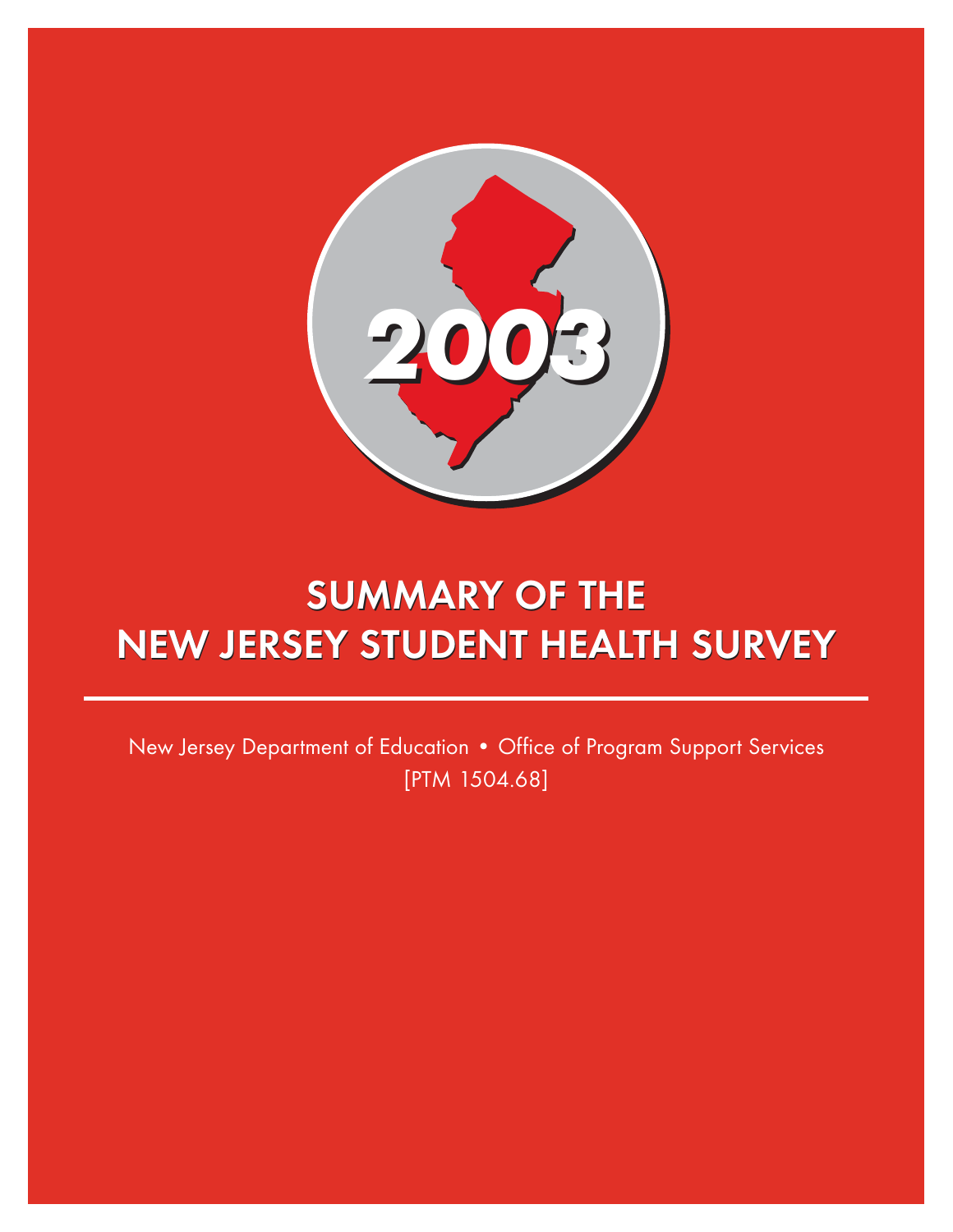# **BACKGROUND**

### **BACKGROUND**

This brochure summarizes the findings of the 2003 New Jersey Student Health Survey of high school students (NJSHS). The 2003 NJSHS incorporates much of the Youth Risk Behavior Survey (YRBS) which is one component of the Youth Risk Behavior Surveillance System developed by the Centers for Disease Control and Prevention (CDC) in collaboration with representatives from 71 state and local departments of education and health, 19 other federal agencies, and national education and health organizations. The Youth Risk Behavior Surveillance System was designed to focus the nation on behaviors among youth related to the leading causes of preventable premature death and illness among both youth and adults and to assess how these risk behaviors change over time. The Youth Risk Behavior Surveillance System addresses the following health risk behaviors: safety behaviors; violence; use of tobacco; use of alcohol and drugs; sexual behaviors; dietary behaviors; and physical activity.

The survey was administered to 1,399 students in 26 New Jersey public high schools in the spring of 2003. The instrument used for the 2003 New Jersey Student Health Survey drew questions largely from the core YRBS instrument, with the addition of new questions for the study of attitudes about substance use and students' attitudes about school work. It contains 92 multiplechoice items, which can be self-administered for students with at least a 7th grade reading level. Survey procedures protected the privacy of students by allowing only anonymous and voluntary participation and by allowing only external survey administrators access to completed survey forms. Only students with documented parental permission participated, following local parental permission procedures. Overall, 65% of all sampled students participated (1,399 out of 2,140) and 74% of all sampled schools (26 out of 35), yielding an overall response rate of 49%. Data for this report are weighted only by demographic variables to match the grade, gender and ethnicity of students in the overall New Jersey student population but do not account for the probability of selection in sampling at the school or classroom level. Consequently, findings from the 2003 survey should not be compared to findings in previous years which used more extensive weighting methods.

| <b>SEX</b> |       | <b>GRADE</b> |       | <b>ETHNICITY</b>              |       | <b>AGE</b>             |          |
|------------|-------|--------------|-------|-------------------------------|-------|------------------------|----------|
| Female     | 49.9% | 9th          | 28.7% | Black/<br>African<br>American | 15.1% | 14 years<br>or younger | $10.2\%$ |
| Male       | 50.1% | 10th         | 25.8% | Hispanic/<br>Latino           | 13.8% | 15 years               | 27.2%    |
|            |       | 11th         | 23.5% | White                         | 58.0% | 16 years               | 25.1%    |
|            |       | 12th         | 22.0% | All other<br>races            | 13.1% | 17 years               | 22.5%    |
|            |       |              |       |                               |       | 18 years<br>or older   | 14.9%    |

| Weighted Profile of Students in the 2003 Youth Risk Behavior Survey |  |  |  |
|---------------------------------------------------------------------|--|--|--|
|---------------------------------------------------------------------|--|--|--|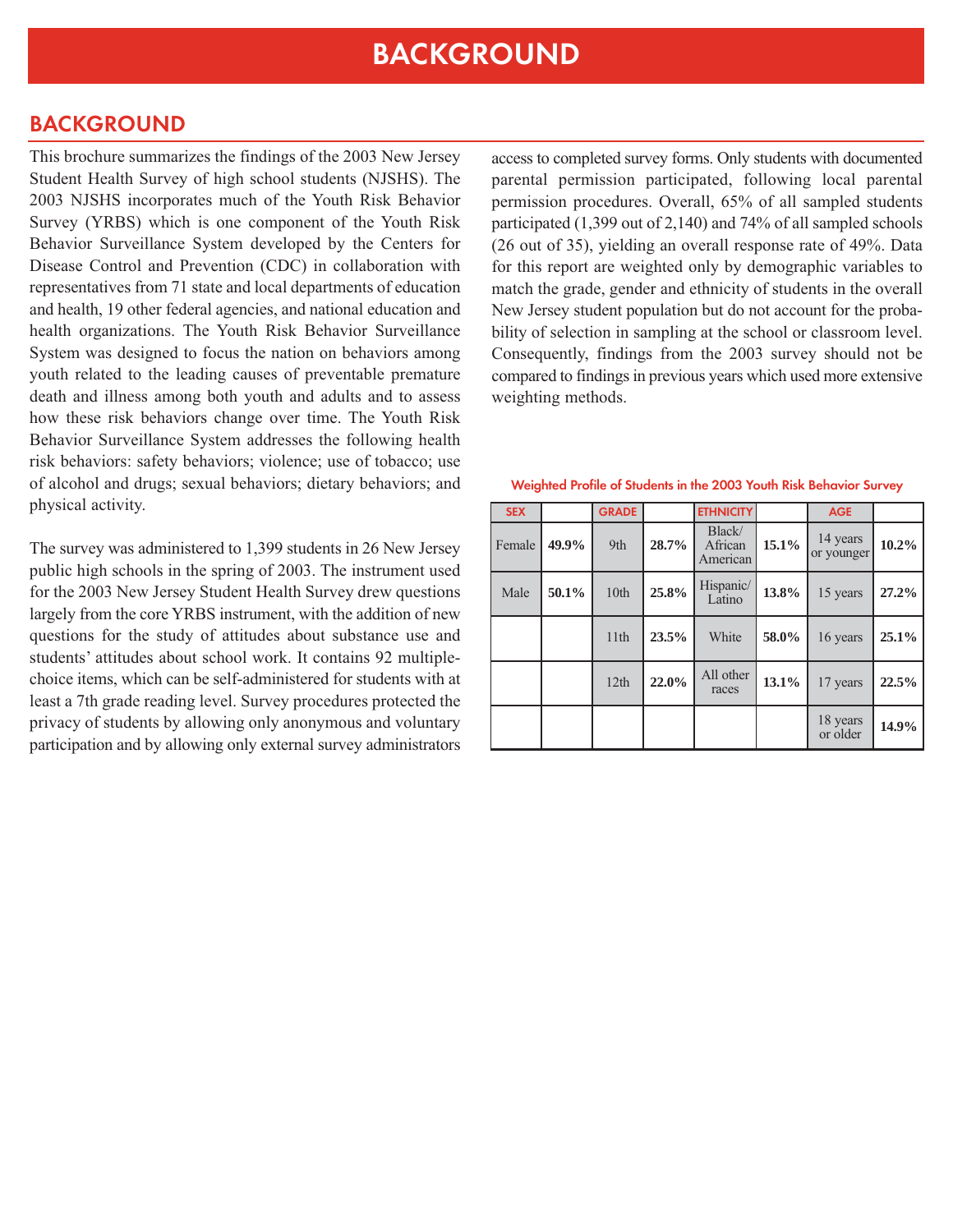## **ATTITUDES ABOUT SCHOOL**

More than a third of students often or almost always enjoyed being in school (37%) compared with slightly less than a third who often or almost always hated being in school  $(31\%)$ . Likewise, about a quarter of students either found their school courses to be very or quite interesting (26%) or to be very or slightly dull (27%).

Regarding school truancy, 32% of students reported having skipped or cut at least one whole day of school in the last 4 weeks while 8% have skipped four or more days in the period of the last month. Half of 12th grade students reported skipping at least one day in this period. It should be noted that the survey was conducted in the spring of the school year.

### **POTENTIAL FOR INJURY**

### *Depression and Suicide*

Almost a third of high school students indicated signs of depression as 28% reported that in the past year, they felt so sad or hopeless almost every day for a period of at least two weeks that they stopped doing some usual activities. Girls (35%) were more likely than boys (22%) to have reported signs of depression.

Almost 1 in 6 high school students indicated they seriously considered suicide in the past 12 months (17%) or planned a suicide attempt (15%). Nine percent of students reported that they actually made a suicide attempt in the past year.

#### *Violence*

In the past 30 days, 11% of students reported that they carried a weapon such as a gun, knife, or club and 5% carried some type of weapon to school. Almost 1 in 20 students (4%) missed at least one day of school in the past month because they felt they would be unsafe either at school or on their way to or from school. While boys (8%) were more likely to carry a weapon at school than girls  $(2\%)$ , boys  $(5\%)$  and girls  $(4\%)$  were equally likely to have felt unsafe at school on some occasion.

About a third of students reported they have been in a physical fight in the past year (30%) and 4% were involved in a severe fight that required the attention of a doctor or nurse. More than 1 in 10 students indicated they had been in a fight at school (11%) while 8% of students were threatened or injured by someone with a weapon while at school.

### *Drinking and Driving*

In the last 30 days, 10% of students reported that on at least one occasion they have driven a car or other vehicle after drinking alcohol. During the same period, 24% of students indicated that on at least one occasion, they have been in a car or other vehicle driven by someone else who had been drinking alcohol.



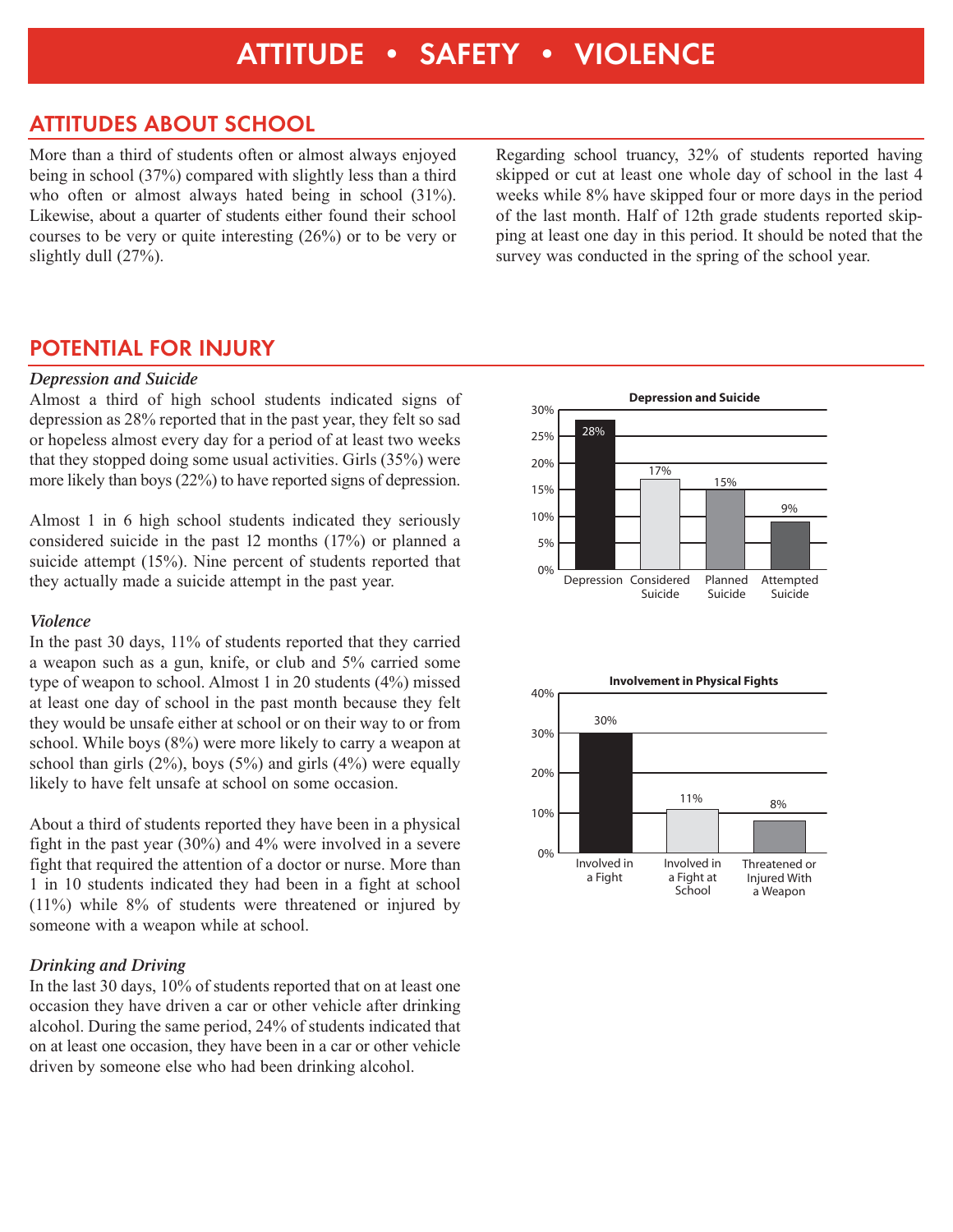# **HEALTH • EXERCISE**

# **ASTHMA, DIABETES AND DENTAL CARE**

About 1-in-5 students reported that a doctor or nurse has told them that they have asthma (19%). Black/African American students (28%) were most likely to report having this condition. When asked if they had an asthma attack in the past 12 months, 7% of students indicated they have had one attack, while another 11% reported that while they have the condition, they have not had an attack in the past year.

Three percent of students indicated that they have been told they have diabetes. Again, Black/African American students (5%) were the most likely subgroup to report having this condition. About three quarters of students (77%) have had a dental check-up in the past 12 months. About 1-in-10 students have either never been to a dentist for a check-up (2%), don't remember when they last went (5%), or last went to the dentist more than 2 years ago (5%). Black/African American students (23%) and Hispanic students (19%) were most likely to have not been to the dentist recently or not remember their last visit.



# **PHYSICAL ACTIVITY**

When asked about their physical activity in the past week, about half of high school students reported they spent 2 or fewer days engaging in mild physical activity for at least 30 minutes which did not make them sweat or breathe hard (51%); and 48% spent 2 or fewer days doing exercises to strengthen or tone their muscles. A smaller proportion of students (32%) spent 2 or fewer days engaging in aerobic physical activity for at least 20 minutes that made them sweat and breathe hard. Females were more likely than males to engage in fewer days of tone-up exercises (53% versus 43%), and aerobic exercises (38% versus 27%).

### **WATCHING TELEVISION**

On an average school day, about 4-in-10 students either watch no television at all (8%) or limit themselves to 1 hour or less of television time (32%). On the other hand, 49% watch between 2 and 4 hours and another 11% watch 5 or more hours of television on an average school day. Black/African American students (30%) and Hispanic students (15%) were more likely than White students (6%) to watch 5 or more hours of television and those 14 and younger (19%) were more likely than other age groups to watch the most hours of TV.

**Hours of Watching Television**

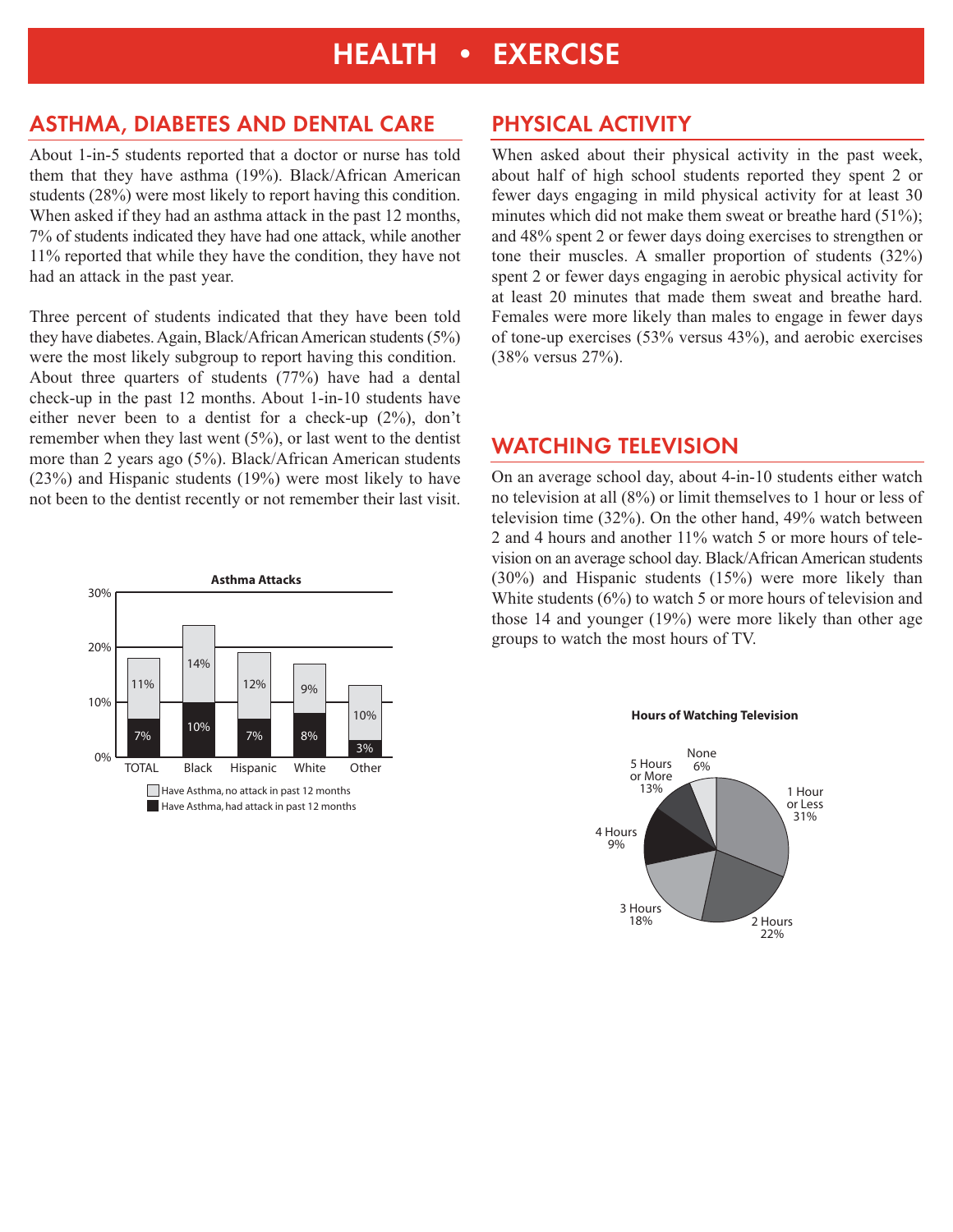# **WEIGHT • DIET**

### **WEIGHT FOR HEIGHT (BODY MASS INDEX)**

Data on student self-reported height and weight was used to calculate a body mass index (BMI) calculated as weight in kilograms divided by height in meters squared. A child's BMI that is greater than the 95th percentile of the index population for gender and age is considered "overweight" while a child in the 85th to 95th percentile is considered "at risk" for being overweight. All others below the 85th percentile are considered "normal". In the New Jersey high school student population, 78% of students were considered normal, 12% were at risk for being overweight and 9% were considered overweight by the BMI calculation. Males (14%) were more likely than females (5%) to be considered overweight.



### **DIETARY BEHAVIORS**

Students reported their intake of fruits and fruit juices, vegetables and milk during the past 7 days. Concerning fruits and fruit juices, 20% averaged 3 or more servings a day in the past week whereas 37% had less than 1 serving a day.

Concerning intake of green salad, carrots, potatoes and other vegetables, 13% of students reported 3 or more servings a day while 36% averaged less than 1 serving a day in the past week.

When combining all fruits and vegetables, 57% of students had 2 or fewer servings a day compared to 23% who had 3 or 4 servings a day and 20% who averaged 5 or more servings a day in the past week. These percentages were similar across all ethnic/racial, gender and age groupings.

Regarding the consumption of milk, 39% had one or more servings per day during the past week. However, one in five (21%) had no servings of milk at all during the week.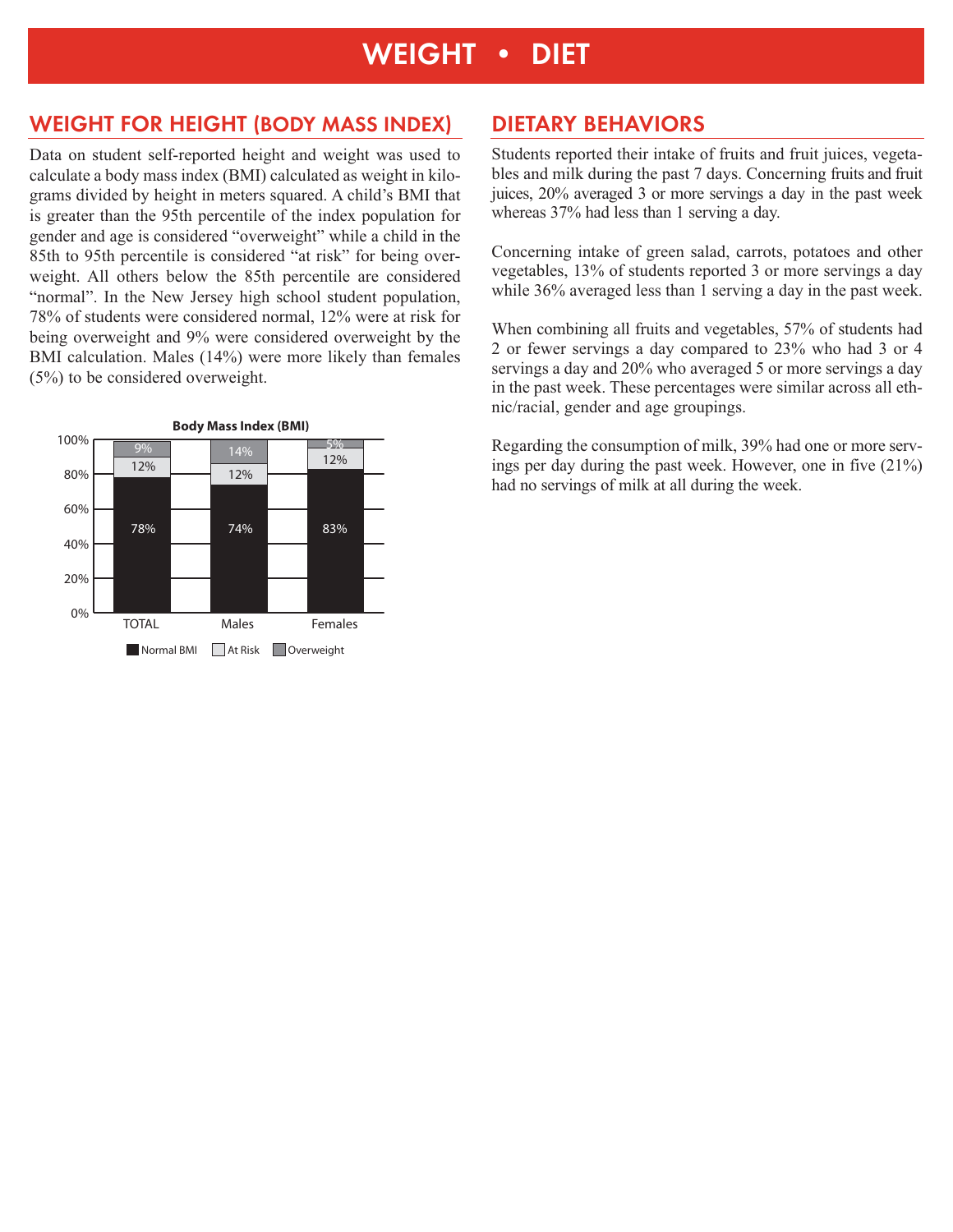### **SEXUAL BEHAVIOR**

Forty-four percent of high school students reported that they had sexual intercourse in their lifetime. Across all grades, males (46%) and females (42%) were equally likely to have had sex; and those 18 and older (66%) were more likely than 16 and 17 year olds (47%) or those 15 and younger (31%) to have engaged in sex in their lifetime. In the last 3 months, 32% of students reported having sex.



About 1-in-5 students (18%) have had sex with 3 or more partners in their lifetime and 9% have had sex with more than one person in the past three months. Boys (19%) and girls (18%) were equally likely to have had 3 or more partners in their life but boys (11%) were more likely than girls (6%) to have had 2 or more partners in the past 3 months. Older students were also more likely to have had more sexual partners in their lifetime or in the past 3 months. Over a third of those 18 or older (35%) have had 3 or more partners in their life compared to 17% of those 16 to 17 and 13% of those 15 or younger. Similarly, 15% of those 18 and older have had 2 or more partners in the past 3 months compared to 8% of those 16 or 17 to 7% of those 15 or younger.

Among those students who reported having had sex in their lifetime, twenty percent indicated they used drugs or alcohol prior to their last sexual encounter. Boys (25%) were more likely than girls  $(15\%)$  to have done so, and those 18 and over  $(26\%)$ were more likely than younger students – 16 and 17 year olds  $(18%)$  and 15 and younger  $(19%)$  – to indicate their last sexual encounter occurred after drinking alcohol or using drugs. In addition, 10% of all students reported that someone had sexual contact with them against their will with 5% reporting such an occurrence in the past 12 months.

#### *Condoms and Contraceptives*

This section focuses on the sexual behaviors of high school students who have had sexual intercourse in the past. Only 6-in-10 students having sex in their life reported that they or their partner used a condom the last time they had sex (61%). Those 15 or younger (66%) were slightly more likely than those 16 or  $17 (60\%)$  or those 18 and over  $(57\%)$  to have used a condom during sex. Hispanic students (54%) were less likely than other racial and ethnic groups to have used condoms.



Sexually active high school students (those who reported having sex within the past 3 months) were asked to identify the method they or their partner used to prevent pregnancy the last time they had sexual intercourse. When given a choice of which contraceptive was used in their last sexual encounter, 54% of students indicated a condom was used and 15% used a birth control pill. However, a quarter of students used either no birth control method (16%) or depended on withdrawal (9%) to prevent pregnancy. About 5% used some other method (3%) or did not recall (2%) what was used when last having sex.

#### *HIV/AIDS Education and HIV/STD Testing*

More than 9-in-10 high school students have been taught about AIDS or HIV infection in school (97%), whereas only 3% of students reported either their parents did not want them to participate in these classes or they never received any instruction about HIV/AIDS in school. Black/African American students (7%) were more likely than other racial and ethnic groups to have reported that they were never instructed on HIV/AIDS.

Approximately 1-in-10 students have been tested for HIV, some sexually transmitted disease or both (11%). Overall, 7 percent have been tested for both, 2 percent for HIV only and 2 percent for STDs only. Black/African American students (18%) and those 18 years of age and older (17%) were the most likely groups to have been tested.

### *Pregnancy*

Five percent of students have been, or have gotten someone, pregnant in their lifetime at least once.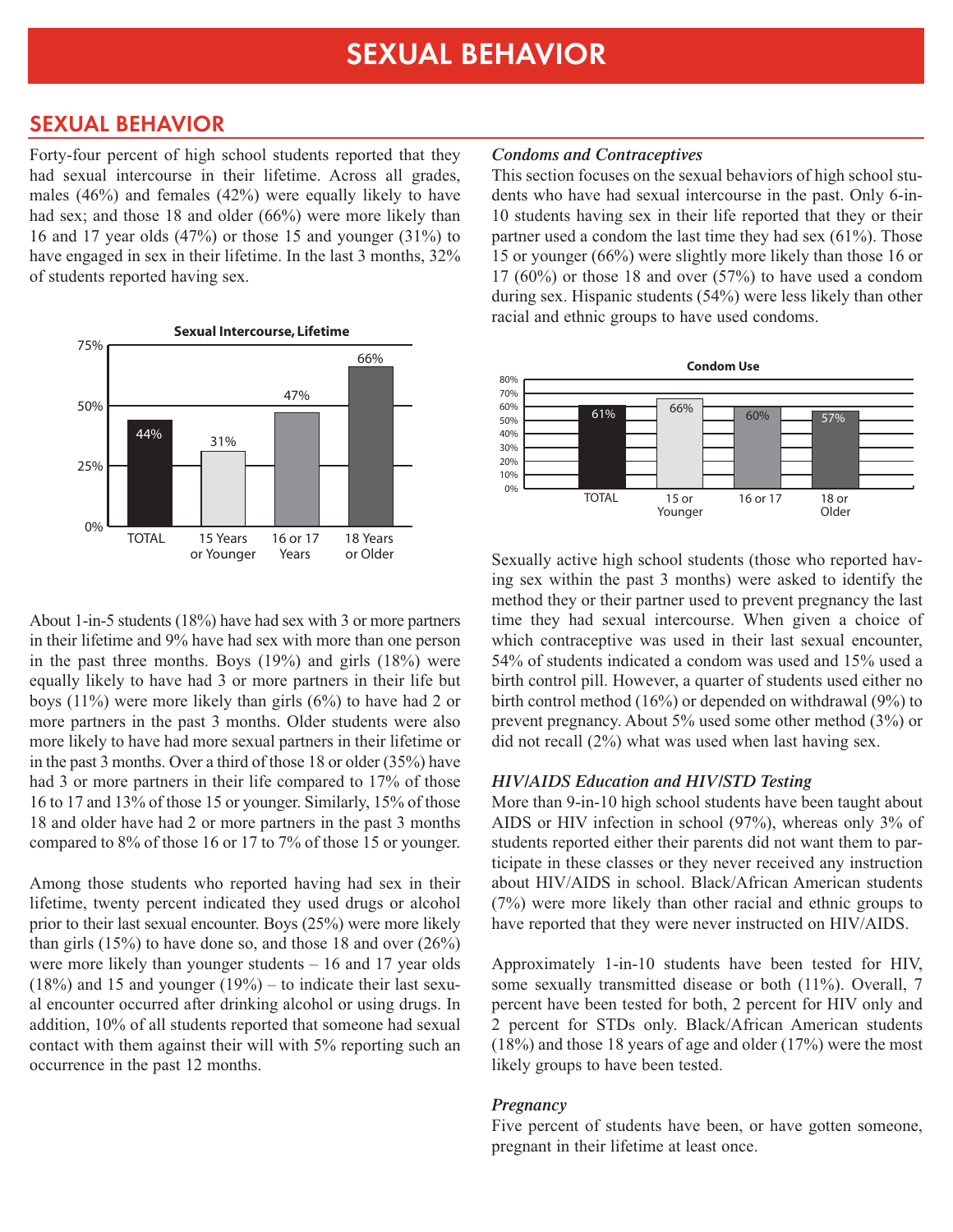### **TOBACCO USE**

Half of New Jersey high school students (50%) indicated they had tried cigarettes. About 2-in-10 (21%) of all New Jersey high school students smoked at least part of one cigarette on one or more days in the past month. In the past 30 days, the number of students who reported they smoked every day was 6%. Girls (22%) and boys (20%) were equally likely to have smoked in the past 30 days. Of students who smoke, 9% reported smoking at least half a pack of cigarettes a day while  $41\%$ smoke only 1 cigarette or less per day.



### **DRUGS**

Regarding lifetime usage of illicit substances, more than a third of New Jersey high school students (36%) reported the use of marijuana. Among other substances asked about in the survey: 12% of students reported the use of inhalants (defined as sniffing glue, breathing contents of aerosol spray cans or inhaling any paints or sprays for the purpose of getting high); 9% used ecstasy; 8% used hallucinogens; 6% used crack/cocaine; 5% used some club drug other than ecstasy; 4% used speed; 3% used steroids without a prescription from a doctor; and 2% used heroin. Two percent of students also reported using needles to inject drugs. These findings are all similar to those of prior surveys.

Regarding more recent drug use, 19% of students used marijuana in the past 30 days and 5% used marijuana on school property in that time. Also, 3% of students used inhalants and 3% used cocaine in the past month. In the past year, 3-in-10 students reported being offered drugs at school (30%).



### **ALCOHOL**

In 2003, 77% of New Jersey high school students used alcohol sometime in their lives and 45% consumed alcohol in the past month. The percentage of students who engaged in binge drinking in the past 30 days—having 5 or more drinks on the same occasion—was 24%. Six percent of students indicated they carried or stored alcohol on school property. Boys (46%) and girls (44%) were equally likely to have had alcohol in the past 30 days and to have engaged in binge drinking in that period (boys, 26%; girls, 23%).



### **PERCEIVED RISK FROM ALCOHOL, TOBACCO AND DRUGS**

In general, students were more likely to believe that smoking a pack of cigarettes a day was a great health risk (77%) compared with drinking one or two drinks of alcohol almost every day (29%), having five or more drinks of alcohol once or twice each weekend (32%) or smoking marijuana on occasion (26%). However, a majority of students believe all of these activities are either a great or medium health risk to people who engage in them. Despite the perception of health risk, almost half of students indicated they do not disapprove of people having one or two drinks a day (46%), having five or more drinks a day on the weekend (44%), or occasionally smoking marijuana (43%).

If marijuana were legalized, a majority of students indicated they would still not use it (58%). However, 14% of students reported they would try marijuana for the first time if it were legalized while 12% would increase their use of the drug. Sixteen percent of students would either use the same or less than they currently do.